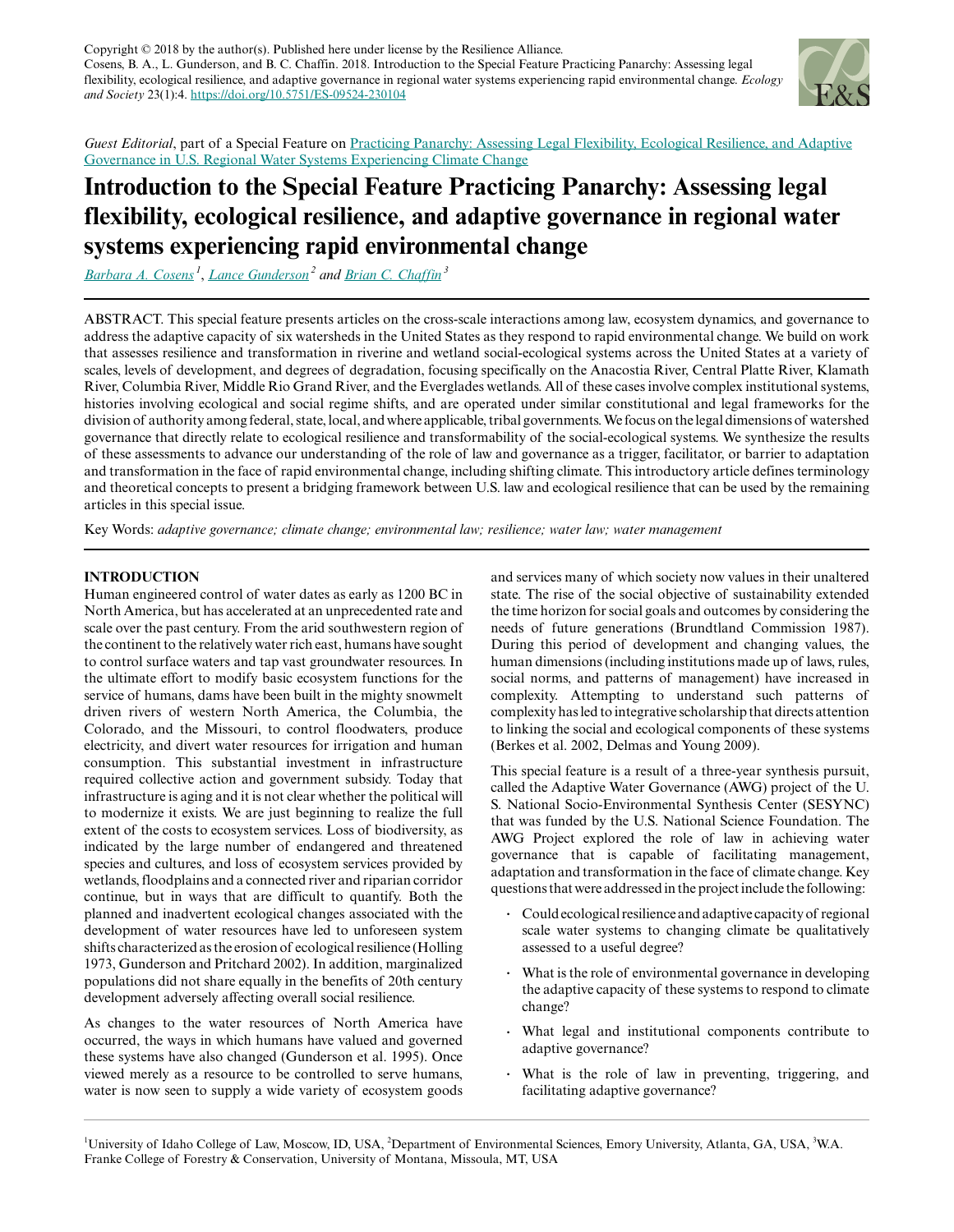

**Fig. 1**. Location of regional scale, social-ecological water systems in the United States.

We attempted to answer these questions by bringing together interdisciplinary teams of legal, biophysical, and social science scholars who are embedded in and have knowledge of six regional social-ecological water systems undergoing changing climate (Fig. 1). Case studies from six North American water basins— Anacostia River (Arnold et al. 2014), Columbia River (Cosens and Fremier 2014), Klamath River (Chaffin et al. 2014*a*), Middle Rio Grande River (Benson et al. 2014), Platte River (Birge et al. 2014), and the Everglades (Gunderson et al. 2014)—were published in the "Natural Resources & Environmental Law Edition" of the *Idaho Law Review* (2014), and are summarized by Gunderson et al. (2017) in this special feature. We build on those case studies in this special feature. Since publication of the case studies, associated concepts on the role of law have been applied to the Lake Eyre and Great Artesian basins in Australia and the lessons from this additional non-U.S. perspective (Cosens 2015), are included in some of the articles in this special feature. We begin with a common understanding of terms, then briefly introduce the articles resulting from the application of comparative and synthesis approaches to the basin assessments.

# **ECOLOGICAL RESILIENCE AND ADAPTIVE ENVIRONMENTAL GOVERNANCE**

Applied ecologists (Holling 1973, 1978) recognized the uncertain, surprising and nonlinear behavior across a range of resource systems and proposed adaptive management (Holling 1978, Walters 1986) as an approach to confront deep uncertainties inherent in resource systems. A few of the regional water management systems in the U.S., such as the Columbia River (Lee 1993), Colorado River (Hughes et al. 2007), and the Everglades (LoSchiavo et al. 2013) have attempted to adopt and implement adaptive management. However, many efforts to implement adaptive management have run into barriers with respect to legal and governance issues (Dietz et al. 2003, Brunner et al. 2005, Folke et al. 2005, Gunderson and Light 2006). Governance approaches that appear to support management in the face of uncertainty have been identified and referred to in the literature under terms

ranging from new governance to collaborative governance/ comanagement and adaptive governance, and were observed to be emergent, i.e., self-organizing, phenomena (Dietz et al. 2003, Karkkainen 2004, Brunner et al. 2005, Folke et al. 2005, Gunderson and Light 2006, Chaffin et al. 2014*b*). We use the phrase adaptive governance as an umbrella term to capture emergent, collaborative, and learning-based types of environmental governance (Chaffin et al. 2014*b*).

Governance of natural resources addresses issues of access, use, protection, and management of common pool resources including water (Delmas and Young 2009). Historically in North America we have relied on the mechanisms of markets, i.e., through private property rights, and government regulation to curb overexploitation (Hardin 1968). Markets are highly adaptive in response to change, but they also exhibit negative environmental externalities. Governmental regulation in the environmental area has grown dramatically since the 1960s to address these issues (Lemos and Agrawal 2006, Lyon 2009).

There is a growing recognition that both in the absence of regulation, and within highly regulated systems, self-organization of communities dependent on common pool resources is common and provides a path forward beyond the constraints of markets and regulation alone. Ostrom (2009) won a Nobel Prize for her work toward understanding why some social groups self-organize to regulate and manage natural resources in ways that sustain the resources and avoid overuse and other ecological consequences. Effectively, Ostrom's work added a third approach to the study of water and natural resource management, joining the principles of property and governmental regulation (Hardin 1968) that have dominated the development of water and related environmental law. The importance of self-organization as a third prong of management of common pool resources lies in its twofold ability to be more nimble and adaptive than government regulation while addressing the issues that arise in market failure. In reality, all three mechanisms, markets, regulation, and self-organization may be employed simultaneously in response to the need for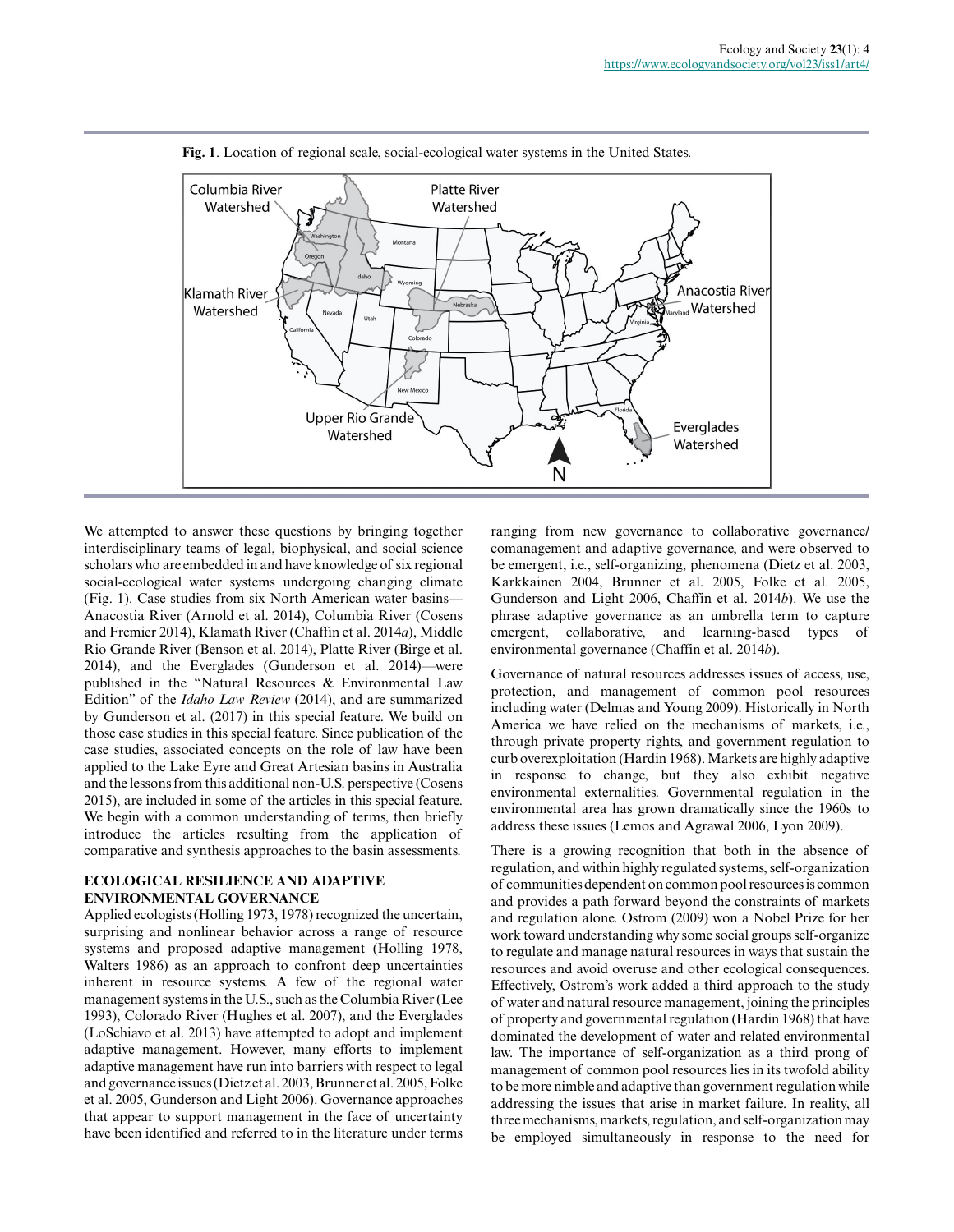environmental governance. Learning when and in what combination to support each mechanism is one of the keys to adaptive environmental governance (Cosens 2016).

## **Defining terms: an interdisciplinary exercise**

Our effort to bridge ecological resilience and adaptive environmental governance through cross-disciplinary research required that the participants reach agreement on the definitions of terms (Repko 2011). As such, we do not seek to put new definitions forward or to resolve disciplinary disputes over differing opinions on a particular term or phrase. Instead, we simply seek to communicate the definitions agreed upon and used throughout this special feature. Because of our understanding of the complex, surprising, and turbulent history of water resource systems, we ground our inventory of bridging terminology in three phases: (a) resilience thinking, (b) environmental governance and (c) adaptive governance.

#### *Resilience thinking*

Resilience thinking is a family of concepts used to describe the abrupt and surprising behaviors observed in complex systems and documented in many ecosystems (Gunderson and Pritchard 2002). Resilience thinking posits that coupled social-ecological systems may organize in alternative, meta-stable regimes or states; it posits that a perturbation or disturbance may cause the system to cross a threshold into another configuration or regime; and that once a regime shift occurs, it may or may not return in structure and function (Holling 1973, Gunderson and Holling 2002, Walker et al. 2004, Walker and Salt 2006). Although the term was coined to refer to this entire phenomenon of systems, "resilience" is more often used to describe the degree to which the system avoids regime shift either because it is quite adaptable (latitude) or quite resistant to change (resistance; Walker et al. 2004). Because resilience is often discussed in terms of the system society seeks to maintain, the term resilience is often confused with the goal itself. Resilience as used in this issue is value neutral, and thus, is a property both of systems society values and those they do not value (Holling 1973, Gunderson and Holling 2002, Walker et al. 2004, Walker and Salt 2006). Nevertheless, society does make value judgments about alternative states. Indeed, much of adaptive governance is about contrasting and weighing alternative values of different ecological states. It is within governance that the desire for a particular alternative state is expressed; it is resilience, i.e. the system properties, that informs how to get there within a complex system.

Resilience thinking allows us to approach complex systems from the viewpoint of their ability to continue to provide key functions and maintain supporting structure in the face of change (Holling 1973, Gunderson and Holling 2002, Walker et al. 2004, Walker and Salt 2006). It provides a framework for environmental management of nonstationary systems by focusing attention on achieving societal goals without simplification of the processes that support ecosystem function, and in fact, by supporting those processes rather than a single stationary state, e.g., maximum sustainable yield (Walker and Salt 2006). It ties society's response to change in an ecological system to the complex feedbacks between the social and ecological system (Holling and Gunderson 2002), improving the prospects for achieving the goal of sustainability.

A related concept, panarchy, provides a dynamic cross-scale lens through which both social-ecological systems and their systems of governance can be viewed (Gunderson and Holling 2002). Panarchy describes the existence of systems in a nested, interconnected, hierarchy in various stages of growth, collapse, innovation, and reorganization. Thus, within a social-ecological system at the landscape scale, are multiple interconnected smaller scale systems down to the microscopic in the ecological realm and down to the individual in the societal realm. Panarchy expands the concept of resilience by recognizing that (a) resilience of a system declines as a system matures or develops; (b) larger (slower) and smaller (faster) scale processes interact and can both foster and erode resilience; and (c) cross scale interactions may play a role in transformations into new regimes in both ecological and social system configurations (Chaffin et al. 2016). These aspects of panarchy are also observed in our systems of governance (Chaffin and Gunderson 2016), and understanding the current trajectory of the system can aid in intentional adaptation and transformation (Gunderson et al. 2017).

### *Environmental governance*

Environmental governance refers to the means through which collective goals related to society's interaction with natural systems are chosen, decisions are made, and action is taken to achieve the chosen goals (Rogers and Hall 2003, Delmas and Young 2009, U.N. System Task Team 2012). The term governance encompasses not only government, but the relationship between government and society, including the means through which private actors, markets, and interest-based networks influence policy decisions (Rogers and Hall 2003, Folke et al. 2005, Lemos and Agrawal 2006, Huitema et al. 2009).

### *Adaptive governance*

Adaptive governance is simply environmental governance that allows emergence of collective action capable of facilitating adaptation to change and surprise as well as the capacity to itself evolve (Dietz et al. 2003, Folke et al. 2005, Chaffin et al. 2014*b*, Cosens et al. 2014, Green et al. 2015, Schultz et al. 2015). That adaptive governance is emergent is a key starting point for inquiry into the role of law. Law itself is intentional. The genius of Nobel Laureate Elinor Ostrom, who documented self-organization of communities around governance of natural resources (Ostrom 2009), was to demonstrate the fallacy of neoclassic economic theory, which assumes that self-interest renders communities incapable of collaboration to solve serious societal problems. Ostrom (1990) offered an alternative framework in which community-based common property institutions evolve to become capable of managing common pool resources as effectively as formal government regulation or the division of resources into privately held property (McGinnis and Ostrom 2014). It is this self-organizing behavior that characterizes emergent collaborative processes that we seek to understand in the AWG project. Yet in our highly developed North American water systems, that emergence must take place within a system of governmental management of the environment and regulation of those who use it. Our focus is on emergence of adaptive governance nested within and interacting with highly developed systems of government and how government, acting through law, might step aside and even facilitate this emergence. To understand the role of law, we must first understand this self-organizing behavior.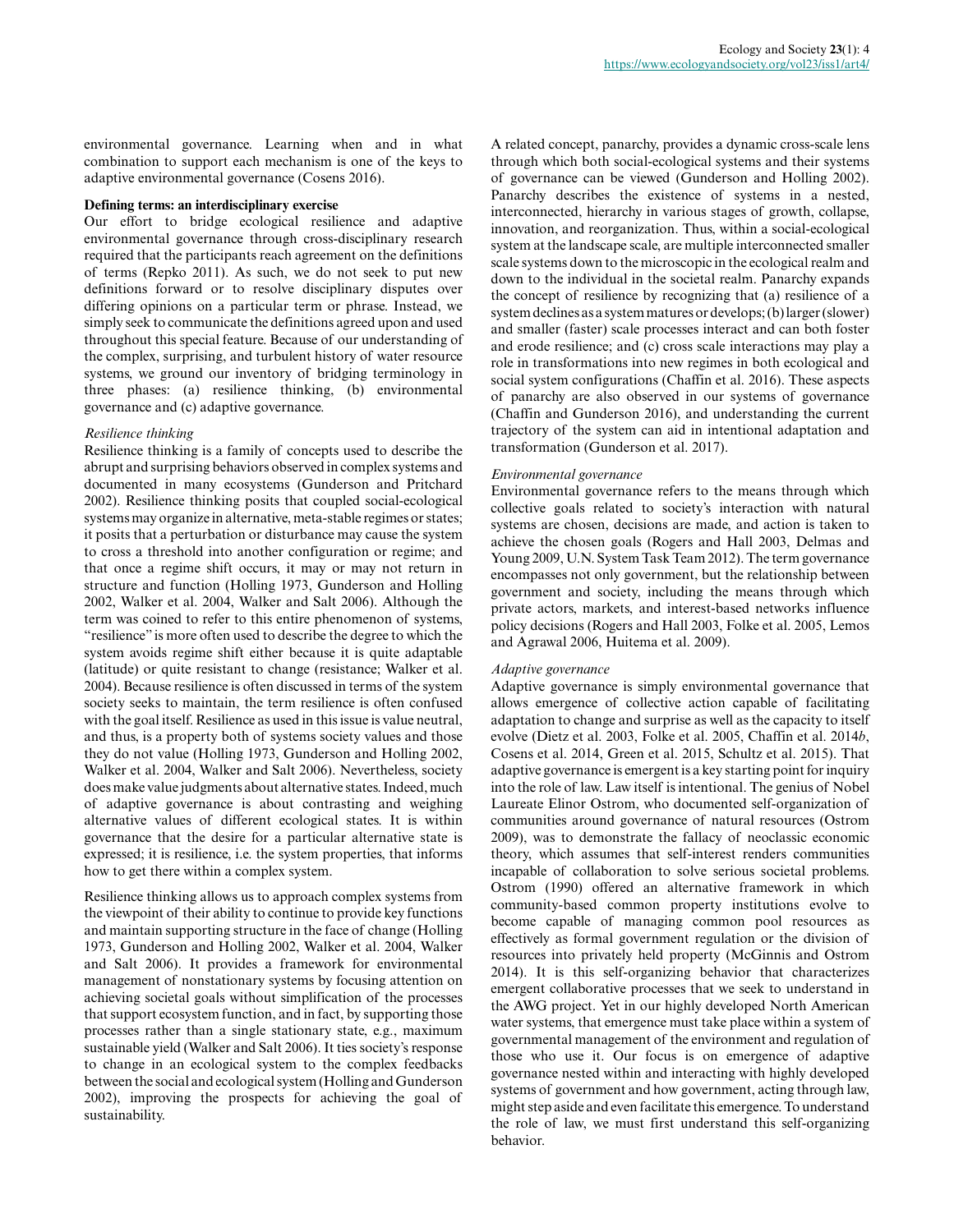Chaffin et al. (2014*b*), review the literature on adaptive governance, adaptive comanagement, and collaborative conservation to take a very broad view of adaptive governance as a "range of interactions between actors, networks, organizations, and institutions emerging in pursuit of a desired state for social-ecological systems." For purposes of understanding the role of law, we are particularly drawn to those works that have recognized emergence of adaptive processes from both formal and informal networks and through interaction of governmental and nongovernmental entities (e.g., Pelling et al. 2008). Thus, the key aspects of the various definitional approaches that we focus on are that adaptive governance (1) is capable of self-organizing through formal and informal networks at the scale and in response to change; (2) facilitates an ability to learn; and (3) has the capacity to evolve. We adopt this broad view in the AWG Project and rather than choose a specific definition, rely in particular on the following literature to paint a picture of the concept of adaptive governance.

Dietz et al. (2003) introduced the term adaptive governance in recognizing self-organization as an alternative path to governing the commons in contrast to Hardin's (1968) focus on property rights and government regulation as the only options. Unpacking their conceptual figure of general principles leads to the following list of governance principles and it is important to note that the list is almost entirely composed of actions that may be facilitated by law: congruence of rules with ecological conditions; analytical deliberation/participation; clear boundaries and defined rights; enforced sanctions; mechanisms for dispute resolution; institutional variety; accountability; analytical deliberation/ participation; and nesting (Fig. 3 in Dietz et al. 2003).

Folke et al. (2005) stressed the need for adaptive governance with focus on the social aspects of governance as a means to gain acceptance of adaptive management and to assure the organizational learning and ability to navigate competing values and interests that is necessary for its implementation. The authors include the following in their criteria: social capital including trust, common rules, leadership, and experience; networks and bridging organizations within a polycentric governance structure; and a devolution of management rights and power sharing that promotes participation. Huitema et al. (2009) synthesize the views on adaptive governance and attempt a list of components needed in the water governance context: polycentricity, public participation, experimentation, and a bioregional perspective. Although we rely on this work, we go beyond those who would define adaptive governance as simply the means to implement adaptive management. We are influenced by the work of Craig and Ruhl (2014) who propose that adaptive management is appropriate when goals are set, uncertainty is high, and the ability to control experimentation is also high. In most instances, the management of major river basins is characterized by competing interests, jurisdictional complexity, and multiple drivers of change, and thus the ability to identify single management goals and to control experimentation is limited. In these more complex cases, adaptive governance is needed to assure accountability in goal setting and experimentation and adaptive management may be only one of many tools relied on for management in the face of uncertainty.

The importance of this distinction is captured in the work of Lebel et al. (2006) who describe the type of governance needed to manage resilience in social-ecological systems. Their attention not only to the adaptive aspects of governance, but to what is required for society to adopt a particular approach to governance, come closest to capturing an understanding of adaptive governance that bridges law and resilience. Thus, Lebel et al. (2006) view adaptive governance as requiring (1) certain attributes of good governance, i.e., participation and deliberation in process, polycentric and multilayered institutions, and accountable and just authority; and (2) capacity to manage resilience, i.e., ability to function at multiple scales and across scales, ability to anticipate and cope with uncertainty, ability to design institutions to fit social and ecological contexts, ability to detect and navigate thresholds, ability to integrate different forms of knowledge, and the ability to maintain ecological and social diversity. Although admitting that their findings are "tentative," the authors find evidence to link the attributes of good governance to the capacity to manage resilience in several case studies, documenting that,

*(1) participation builds the trust, and deliberation the shared understanding, needed to mobilize and selforganize; (2) polycentric and multilayered institutions improve the fit between knowledge, action, and socioecological contexts in ways that allow societies to respond more adaptively at appropriate levels; and (3) accountable authorities who also pursue just distributions of benefits and involuntary risks enhance the adaptive capacity of vulnerable groups and society as a whole* (Lebel et al. 2006).

In the broader governance literature, the move to distributed, collaborative governance is referred to as "new governance" (Lee 2003, Karkkainen 2004, Lockwood et al. 2010), with many similarities to adaptive governance and thus useful to our understanding of the concept. Lockwood et al. (2010) discuss this move to new governance as a product of the rise of informal, nongovernmental aspects of governance because of the increase in interdependency and interaction and the pressure for a greater citizen voice in natural resources management (Lockwood et al. 2010). Similar to adaptive governance, Lockwood et al. (2010) characterize new governance as capable of addressing problems "characterized by complexity, uncertainty, interdependency, and deficiencies in resources, expertise, and knowledge" (Lockwood et al. 2010).

In each of these foundational articles we see not a narrowly constructed list of criteria that must be present to label the approach adaptive governance, but a quest to identify those aspects of governance that seem most likely to lead to emergence and acceptance of adaptive processes and solutions. The focus is on means to facilitate social learning when governing common natural resources in the face of uncertainty (Pahl-Wostl et al. 2007), and the capacity for environmental governance to evolve.

It is also important to note that adaptive governance is not a panacea for natural resource management. Bridging the concepts of resilience and adaptive governance leads us to the conclusion that adaptive governance is appropriate when the system is complex, e.g., lies within multiple jurisdictions; the system faces change with a high degree of uncertainty, e.g., climate and other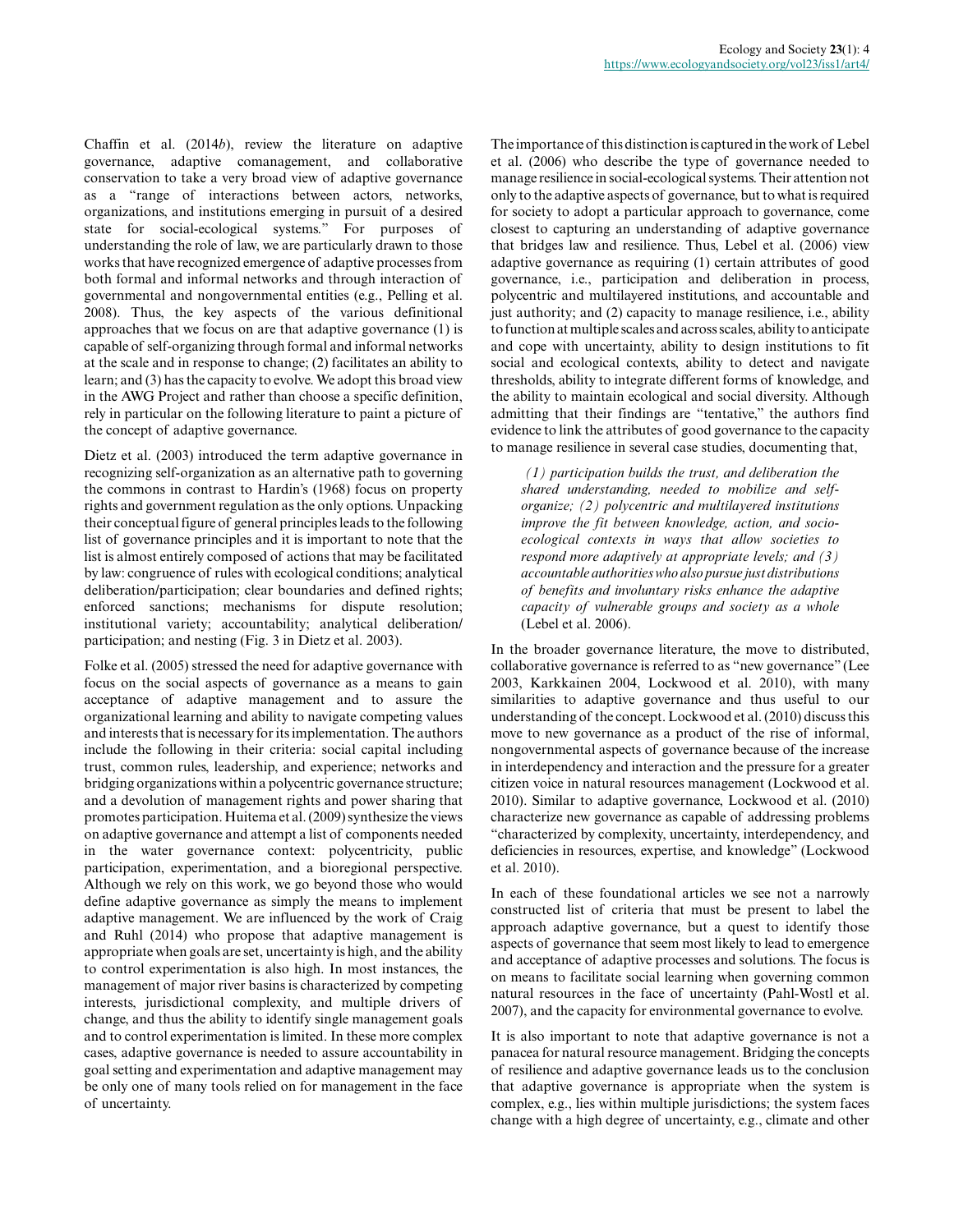types of environmental change; and the system is approaching a potential threshold or regime shift as evidenced by increasing conflict over resources, increasing scarcity, or actual identification of an approaching threshold. e.g., listing of species, exceeding water quality standards, or insufficient water for basic needs. In addition, as will be apparent in the articles in this special feature, the specific approach to adaptive governance must be tailored to the contextual setting in which it is employed.

## **SPECIAL FEATURE: PRACTICAL PANARCHY: INTEGRATING LAW, RESILIENCE, AND ADAPTIVE GOVERNANCE**

The articles in this special feature explore three themes emerging from our study of the social-ecological systems of complex water basins using the case studies in the Anacostia River, Columbia River, Klamath River, Middle Rio Grande River, Platte River, and Everglades wetland. First, resilience assessment of a variety of water basins revealed important aspects of the adaptive capacity of complex social-ecological systems as well as similarities in drivers of change. Second, the articles contribute to the growing literature on adaptive governance by using the case studies not only to identify its emergence, but to identify potential, and specifically the characteristics that lead to that emergence. Third, the focus in each basin study on the role law plays in both facilitating and presenting barriers to adaptation provided considerable insight on how to set the stage for adaptive governance within a highly regulated federal system. A brief summary of each theme in relation to the specific articles follows.

### **Social-ecological resilience of regional scale water systems**

Assessment of the resilience and adaptive capacity of water-based social-ecological systems was a theme emerging in three of the contributions to this special feature. The first, by Gunderson et al. (2017) explores the three trajectories of systems subjected to change and suggests that different aspects of adaptive capacity appear in each trajectory in the water basin systems. During phases of development and stabilization, adaptive capacity of the system was determined by infrastructure that was designed and constructed within specific biophysical limits. That is, these systems were designed and built to control extremes of hydrological input (floods and droughts) up to specific design limits based on historic patterns of precipitation and flow. In this sense, the adaptive capacity of the system was defined and thus limited by the physical infrastructure and operating rules. When the limits of the biophysical system were exceeded leading to periods of crisis and recovery another form of adaptive capacity was revealed that entailed new structures and rules that as managers and those dependent on the infrastructure learned about the limits of the extant system. All of the systems underwent regime shift when sudden and unforeseen social or biophysical triggers led to new structures, institutions, laws and social agreements. Cross scale interactions among levels and sectors of government and society played both positive and negative roles in adaptive capacity. The basin studies illustrated that they may constrain development trajectories, but may also provide stability during crisis or innovation at smaller scales; trigger crises, but may also facilitate recovery; and constrain system transformation, but may also provide windows of opportunity in which transformation may occur and provide the resources to accomplish these transformations.

One of the foremost challenges to intentional facilitation of adaptation or transformation is the inability to quickly access system resilience and to manage uncertainty in that assessment. Allen et al. (2018) explore techniques to rapidly assess socialecological resilience using an online survey instrument and data/ information from that survey to more explicitly understand tradeoffs and uncertainty measures in resilience assessments. The authors received information from stakeholder groups including representatives of government, end users, agency/public science sector and nongovernmental groups (NGOs) for four of the six case study basins. Rather than seek an absolute measure of resilience (Allen et al. 2016), the authors focused on relative resilience across the watershed systems, and found that stakeholder response revealed trade-offs among different sector groups with respect to social, economic, and ecologic components. They propose that types of uncertainty and subjectivity of perceptions can reveal mental models that contribute to adaptive capacity of the system.

Arnold et al. (2017) employ a process of coding and analyzing secondary texts from the case studies to reveal four general drivers of change: (1) societal commodification of nature, (2) population growth and development of land, water, and technology, (3) sociopolitical exercise of power and the resulting inequalities, and (4) the dynamics of social interactions as they play out in conflict and collaboration, trust and distrust, and the norms surrounding cultural/spiritual beliefs and practices.

## **Adaptive environmental governance**

A key theme of this special feature is the definition and description and emergence of adaptive environmental governance. Cosens et al. (2017) define governance as both governmental and nongovernmental participation in collective choice and action. The authors illustrate that the focus of current literature on the emergent aspects of adaptive governance misses the intersecting, intentional role of government and that this gap is a major factor in the failure of adaptive management and governance in the case studies. Cosens and colleagues (2017) suggest that adaptive environmental governance will require flexibility and action that is currently absent in heavily administrative governments in many Western democracies. The authors use the case studies to illustrate that attention to three aspects of governmental legal authority is essential to removing barriers and increasing governmental facilitation of adaptation and transformation: (1) structure, including polycentric jurisdictional authority and level at which decisions are made; (2) adaptive and facilitation of participatory capacity in the implementation of environmental regulation and management; and (3) the process of agency action to increase the likelihood of acceptance of more flexible implementation through attention to legitimacy and accountability.

Craig et al. (2017) add that in addition, adaptive governance must work on the ground, through legitimate and fair processes needed for adaptation to global environmental change. The authors explore the tension between the expectation of stability and the need for flexibility to implement adaptive governance.

DeCaro et al. (2017*a*) acknowledge that global environmental change, including climate change, is forcing environmental governance systems to become more adaptive. They argue that for environmental governance to be adaptive it should (1) encourage collaborative problem solving, (2) garner social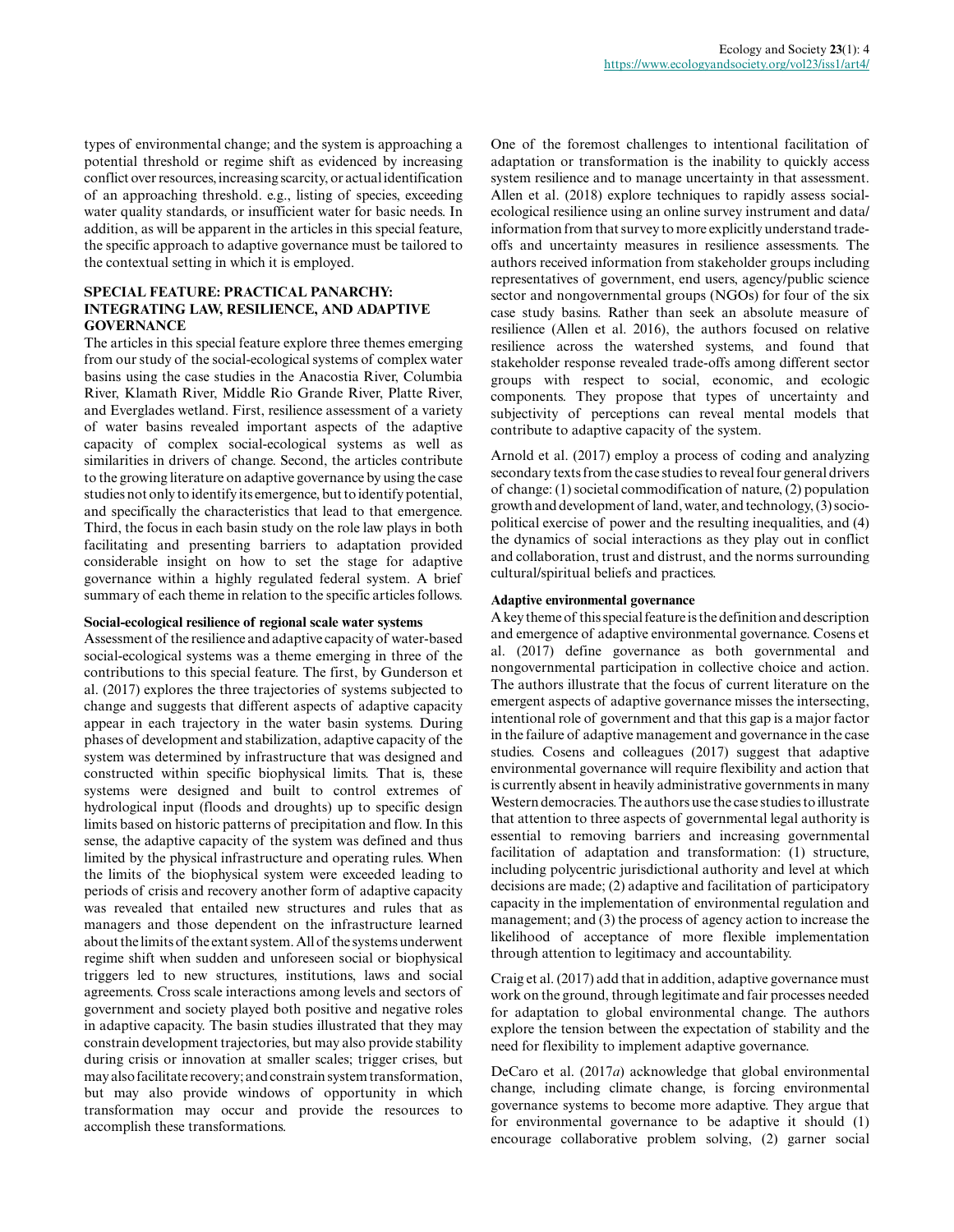acceptance and commitment, and (3) cultivate trust and tolerance for change and uncertainty. In order to meet these conditions, governance should be perceived as legitimate, trustworthy, and acceptable, while satisfying people's needs for self-determination, fairness, and security. DeCaro and colleagues (2017*b*) also present institutional and legal foundations for adaptive governance. Their framework describes the legal underpinnings for multidimensional, polycentric, self-organized, and emergent structures that pursue innovation, social learning, and political deliberation. They (DeCaro et al. 2017*b*) also argue that such frameworks are difficult in extant, top-down centers of authority, but are possible using existing tools to legitimize and facilitate self-organized coordination and collaboration across scales.

## **Role of law in adaptation**

Another key finding of the project has been that law determines the role of government in adaptive governance and can be a double-edged sword in that it can provide both barriers and bridges to adaptive environmental governance. Cosens et al. 2017 explore the role of law to illustrate that (1) law determines the structure of government and thus the level at which decisions are made and thus the opportunity for innovation and contextualization; (2) substantive laws determine the capacity of government to adapt agency action; (3) law may influence the capacity of various interests to participate particularly when it alters the distribution of power among stakeholders, resource users, and other interests; and (4) administrative law governing the process of government may be used to ensure legitimacy and thus increase public acceptance of flexible management in the face of uncertainty.

Craig and colleagues (2017) specifically explore one of the greatest challenges of governmental facilitation of adaptive governance: the need to balance flexibility and stability. They conclude that attention to process and procedure (including participation), as well as increased use of substantive standards (instead of rules dictating how to achieve those standards), may allow an increased level of substantive flexibility to operate with legitimacy and fairness, providing the requisite levels of psychological, social, and economic stability needed for communities to successfully adapt.

Gosnell et al. (2017) argue that applications of regulatory law such as the Endangered Species Act can open a window of opportunity that leads to the emergence of adaptive processes. This can occur through collaborative processes that are needed to overcome piecemeal compliance and seek comprehensive solutions.

We invite the reader to pursue the arguments presented in the articles of the special feature, with an eye toward lessons from these highly developed water management systems that paradoxically are perhaps the most technologically advanced yet least resilient social-ecological systems in the face of changing conditions. We hope that the articles spur discussion and discourse to increase our collective adaptive capacity as we face the challenges of global environmental change.

*Responses to this article can be read online at:* [http://www.ecologyandsociety.org/issues/responses.](http://www.ecologyandsociety.org/issues/responses.php/9524) [php/9524](http://www.ecologyandsociety.org/issues/responses.php/9524)

#### **Acknowledgments:**

*This work was developed under the Adaptive Water Governance Project, funded by the U.S. National Socio-Environmental Synthesis Center (SESYNC) under funding from the U.S. National Science Foundation, NSF DBI-1052875. The authors would like to thank Margaret Palmer and Jonathan Kramer of SESYNC for their belief in and support of this project. We would also like to thank the members of the Adaptive Water Governance Team whose work is reflected in the articles in this special issue, and without whom, this endeavor would not have been possible.*

### **LITERATURE CITED**

Allen, C. R., D. G. Angeler, G. S. Cumming, C. Folke, D. Twidwell, and D. R. Uden. 2016. Quantifying spatial resilience. *Journal of Applied Ecology* 53:625-635. [http://dx.doi.org/10.1111/1365-2664.12634](http://dx.doi.org/10.1111%2F1365-2664.12634)

Allen, C. R., H. Birge, D. G. Angeler, C. A. (T.) Arnold, B. C. Chaffin, D. A. DeCaro, A. S. Garmestani, and L. Gunderson. 2018. Quantifying uncertainty and trade-offs in resilience assessments. *Ecology and Society* 23(1):03. [https://doi.](https://doi.org/10.5751/ES-09920-230103) [org/10.5751/ES-09920-230103](https://doi.org/10.5751/ES-09920-230103) 

Arnold, C. A. (T.) , H. Gosnell, M. H. Benson, and R. K. Craig. 2017. Cross-interdisciplinary insights into adaptive governance and resilience. *Ecology and Society* 22(4):14. [http://dx.doi.](http://dx.doi.org/10.5751%2FES-09734-220414) [org/10.5751/ES-09734-220414](http://dx.doi.org/10.5751%2FES-09734-220414) 

Arnold, C. A. (T.), O. O. Green, D. DeCaro, A. Chase, and J. G. Ewa. 2014. The social-ecological resilience of an eastern urbansuburban watershed: the Anacostia River Basin. *Idaho Law Review* 51:30-90.

Benson, M. H., D. Llewellyn, R. Morrison, and M. Stone. 2014. Water governance challenges in New Mexico's Middle Rio Grande Valley: a resilience assessment. *Idaho Law Review* 51:195-228. [http://dx.doi.org/10.2139/ssrn.2464387](http://dx.doi.org/10.2139%2Fssrn.2464387) 

Berkes, F., J. Colding, and C. Folke. 2002. *Navigating socialecological systems: building resilience for complexity and change*. Cambridge University Press, Cambridge, UK. [http://dx.doi.](http://dx.doi.org/10.1017%2FCBO9780511541957) [org/10.1017/CBO9780511541957](http://dx.doi.org/10.1017%2FCBO9780511541957)

Birge, H. E., C. R. Allen, R. K. Craig, A. S. Garmestani, J. A. Hamm, C. Babbitt, K. Nemec, and E. Schlager. 2014. Socialecological resilience and law in the Platte River Basin. *Idaho Law Review* 51: 229-256.

Brunner, R. D., T. A. Steelman, L. Coe-Juell, C. M. Cromley, C. M. Edwards, and D. W. Tucker. 2005. *Adaptive governance: integrating science, policy, and decision making*. Columbia University Press, New York, New York, USA.

Brundtland Commission. 1987. *Report of the World Commission on Environment and Development: Our common future*. Oxford University Press, Oxford, UK. [online] URL: [http://www.un](http://www.un-documents.net/our-common-future.pdf)[documents.net/our-common-future.pdf](http://www.un-documents.net/our-common-future.pdf)

Chaffin, B. C., R. K. Craig, and H. Gosnell. 2014*a.* Resilience, adaptation, and transformation in the Klamath River Basin social-ecological system. *Idaho Law Review* 51:157-193.

Chaffin, B. C., A. S. Garmestani, L. H. Gunderson, M. H. Benson, D. G. Angeler, C. A. (T.) Arnold, B. Cosens, R. K. Craig, J. B.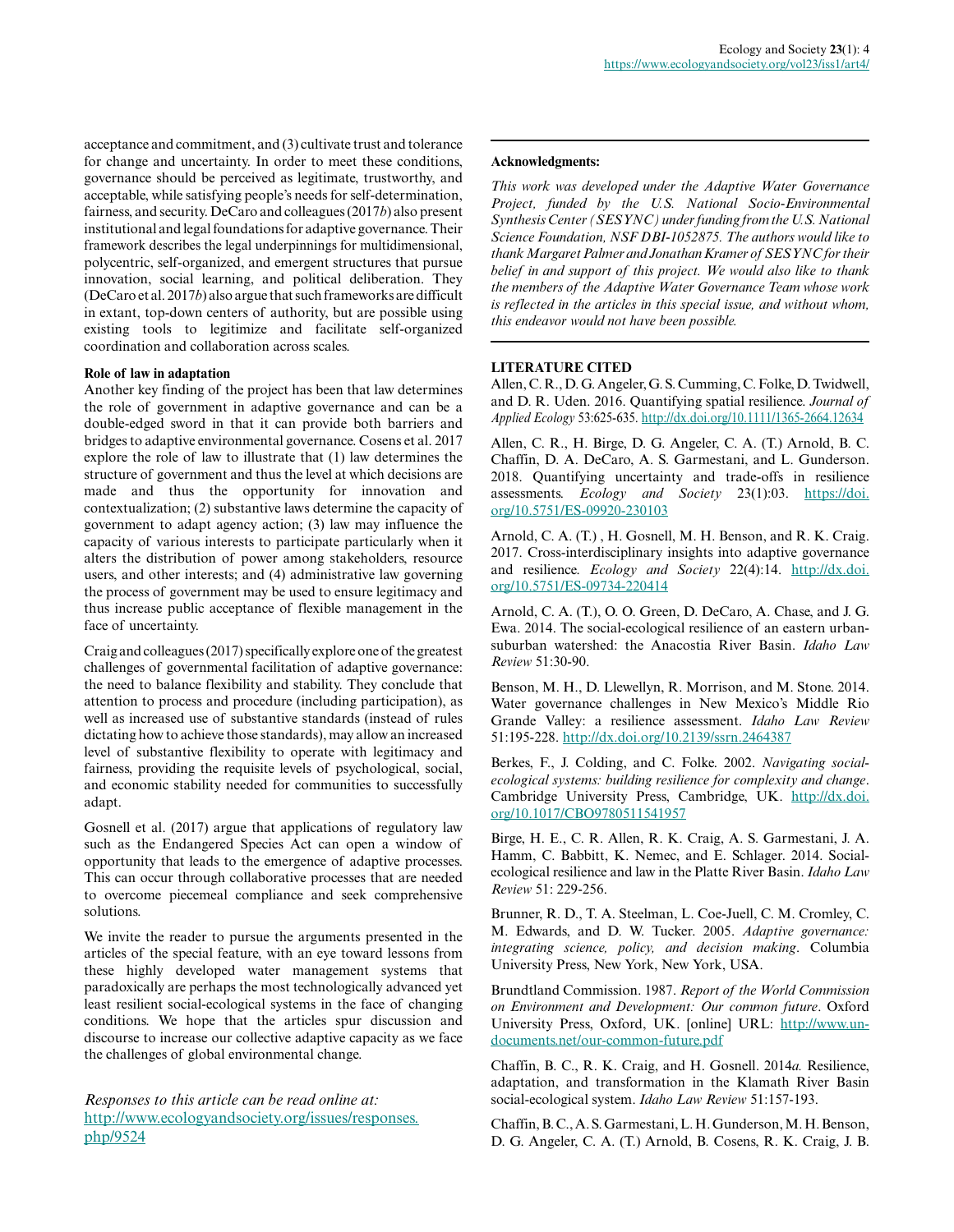Ruhl, and C. R. Allen. 2016. Transformative environmental governance. *Annual Review of Environment and Resources* 41:399-423. [http://dx.doi.org/10.1146/annurev-environ-110615-085817](http://dx.doi.org/10.1146%2Fannurev-environ-110615-085817) 

Chaffin, B. C., H. Gosnell, and B. A. Cosens. 2014*b.* A decade of adaptive governance scholarship: synthesis and future directions. *Ecology and Society* 19(3):56. [http://dx.doi.org/10.5751/](http://dx.doi.org/10.5751%2FES-06824-190356) [ES-06824-190356](http://dx.doi.org/10.5751%2FES-06824-190356)

Chaffin, B. C., and L. H. Gunderson. 2016. Emergence, institutionalization and renewal: rhythms of adaptive governance in complex social-ecological systems. *Journal of Environmental Management* 165:81-87. [http://dx.doi.org/10.1016/j.jenvman.2015.09.003](http://dx.doi.org/10.1016%2Fj.jenvman.2015.09.003)

Cosens, B. 2015. *Application of the adaptive water governance project to the management of the Lake Eyre Basin and its connections to the Great Artesian Basin.* Goyder Institute for Water Research, Adelaide, Australia. [online] URL: [http://www.](http://www.goyderinstitute.org/_r89/media/system/attrib/file/80/FU%20LEB%20GAP%20Report-WEB.pdf) [goyderinstitute.org/\\_r89/media/system/attrib/file/80/FU%20LEB%](http://www.goyderinstitute.org/_r89/media/system/attrib/file/80/FU%20LEB%20GAP%20Report-WEB.pdf) [20GAP%20Report-WEB.pdf](http://www.goyderinstitute.org/_r89/media/system/attrib/file/80/FU%20LEB%20GAP%20Report-WEB.pdf)

Cosens, B. 2016. Water law reform in the face of climate change: learning from drought in Australia and the western United States. *In* C. Holley and D. Sinclair, editors. Special Issue: "Rethinking Water Law and Governance." *Environmental and Planning Law Journal* 33.

Cosens, B. A., R. K. Craig, S. Hirsch, C. A. (T.) Arnold, M. H. Benson, D. A. DeCaro, A. S. Garmestani, H. Gosnell, J. Ruhl, and E. Schlager. 2017. The role of law in adaptive governance. *Ecology and Society* 22(1):30. [http://dx.doi.org/10.5751/](http://dx.doi.org/10.5751%2FES-08731-220130) [ES-08731-220130](http://dx.doi.org/10.5751%2FES-08731-220130)

Cosens, B., and A. Fremier. 2014. Assessing system resilience and ecosystem services in large river basins: a case study of the Columbia River Basin. *Idaho Law Review* 51:91-125.

Cosens, B., L. Gunderson, and B. Chaffin. 2014. The adaptive water governance project: assessing law, resilience and governance in regional socio-ecological water systems facing a changing climate. *Idaho Law Review* 51:1-27.

Craig, R. K., A. S. Garmestani, C. R. Allen, C. A. Arnold, H. Birgé, D. A. DeCaro, A. K. Fremier, H. Gosnell, and E. Schlager. 2017. Balancing stability and flexibility in adaptive governance: an analysis of tools available in U.S. environmental law. *Ecology and Society* 22(2):3. <https://doi.org/10.5751/ES-08983-220203>

Craig, R. K., and J. B. Ruhl. 2014. Designing administrative law for adaptive management. *Vanderbilt Law Review* 67:1. [http://dx.](http://dx.doi.org/10.2139%2Fssrn.2222009) [doi.org/10.2139/ssrn.2222009](http://dx.doi.org/10.2139%2Fssrn.2222009)

DeCaro, D. A., C. A. (T.) Arnold, E. F. Boamah, and A. S. Garmestani. 2017*a.* Understanding and applying principles of social cognition and decision making in adaptive environmental governance. *Ecology and Society* 22(1):33. [https://doi.](https://doi.org/10.5751/ES-09154-220133) [org/10.5751/ES-09154-220133](https://doi.org/10.5751/ES-09154-220133) 

DeCaro, D. A., B. C. Chaffin, E. Schlager, A. S. Garmestani, and J. B. Ruhl. 2017*b.* Legal and institutional foundations of adaptive environmental governance. *Ecology and Society* 22(1):32. [https://](https://doi.org/10.5751/ES-09036-220132) [doi.org/10.5751/ES-09036-220132](https://doi.org/10.5751/ES-09036-220132)

Delmas, M. A., and O. R. Young, editors. 2009. *Governance for the environment: new perspectives*. Cambridge University Press, Cambridge, UK. [http://dx.doi.org/10.1017/CBO9780511627170](http://dx.doi.org/10.1017%2FCBO9780511627170)

Dietz, T., E. Ostrom, and P. C. Stern. 2003. The struggle to govern the commons. *Science* 302:1907-1912. [http://dx.doi.org/10.1126/](http://dx.doi.org/10.1126%2Fscience.1091015) [science.1091015](http://dx.doi.org/10.1126%2Fscience.1091015)

Folke, C., T. Hahn, P. Olsson, and J. Norberg. 2005. Adaptive governance of social-ecological systems. *Annual Review of Environment and Resources*. 30:441-473. [http://dx.doi.org/10.1146/](http://dx.doi.org/10.1146%2Fannurev.energy.30.050504.144511) [annurev.energy.30.050504.144511](http://dx.doi.org/10.1146%2Fannurev.energy.30.050504.144511) 

Gosnell, H., B. C. Chaffin, J. Ruhl, C. A. (T.) Arnold, R. K. Craig, M. H. Benson, and A. Devenish. 2017. Transforming (perceived) rigidity in environmental law through adaptive governance: a case of Endangered Species Act implementation. *Ecology and Society* XX(YY):ZZ. [http://dx.doi.org/10.5751/ES-09887-XXYYZZ](http://dx.doi.org/10.5751%2FES-09887-XXYYZZ)

Green, O. O., A. S. Garmestani, C. R. Allen, L. H. Gunderson, J. B. Ruhl, C. A. Arnold, N. A. J. Graham, B. Cosens, D. G. Angeler, B. C. Chaffin, and C. S. Holling. 2015. Barriers and bridges to the integration of social-ecological resilience and law. *Frontiers in Ecology and the Environment* 13(6):332-337. [http://dx.](http://dx.doi.org/10.1890%2F140294) [doi.org/10.1890/140294](http://dx.doi.org/10.1890%2F140294)

Gunderson, L., B. A. Cosens, B. C. Chaffin, C. A. (T.) Arnold, A. K. Fremier, A. S. Garmestani, R. K. Craig, H. Gosnell, H. E. Birge, C. R. Allen, M. H. Benson, R. R. Morrison, M. C. Stone, J. A. Hamm, K. Nemec, E. Schlager, and D. Llewellyn. 2017. Regime shifts and panarchies in regional scale social-ecological water systems. *Ecology and Society* 22(1):31. [http://dx.doi.](http://dx.doi.org/10.5751%2FES-08879-220131) [org/10.5751/ES-08879-220131](http://dx.doi.org/10.5751%2FES-08879-220131) 

Gunderson, L., A. Garmestani, K. W. Rizzardi, J. B. Ruhl, and A. Light. 2014. Escaping a rigidity trap: governance and adaptive capacity to climate change in the Everglades social ecological system. *Idaho Law Review* 51:127-156.

Gunderson, L. H., and C. S. Holling editors. 2002. *Panarchy: understanding transformations in human and natural systems.* Island Press, Washington, D.C., USA.

Gunderson, L., C. S. Holling, and S. S. Light. 1995. *Barriers and bridges to the renewal of ecosystems and institutions*. Columbia University Press, New York, New York, USA.

Gunderson, L. H., and S. S. Light. 2006. Adaptive management and adaptive governance in the Everglades ecosystem. *Policy Sciences* 39:323-334. [http://dx.doi.org/10.1007/s11077-006-9027-2](http://dx.doi.org/10.1007%2Fs11077-006-9027-2) 

Gunderson, L. H. and L. Pritchard. 2002. *Resilience and the behavior of large scale systems*, Island Press, Washington, D.C., USA.

Hardin, G. 1968. The tragedy of the commons. *Science* 162:1243-1248. [http://dx.doi.org/10.1126/science.162.3859.1243](http://dx.doi.org/10.1126%2Fscience.162.3859.1243)

Holling, C. S. 1973. Resilience and stability of ecological systems. *Annual Review of Ecology and Systematics* 4:1-23. [http://dx.doi.](http://dx.doi.org/10.1146%2Fannurev.es.04.110173.000245) [org/10.1146/annurev.es.04.110173.000245](http://dx.doi.org/10.1146%2Fannurev.es.04.110173.000245) 

Holling, C. S. 1978. *Adaptive environmental assessment and management.* Wiley and Sons, London, UK.

Holling, C. S., and L. H. Gunderson. 2002. Resilience and adaptive cycles. Pages 25-62 *in* L. H. Gunderson and C. S. Holling, editors. *Panarchy: understanding transformations in human and natural systems.* Island Press, Washington, D.C., USA.